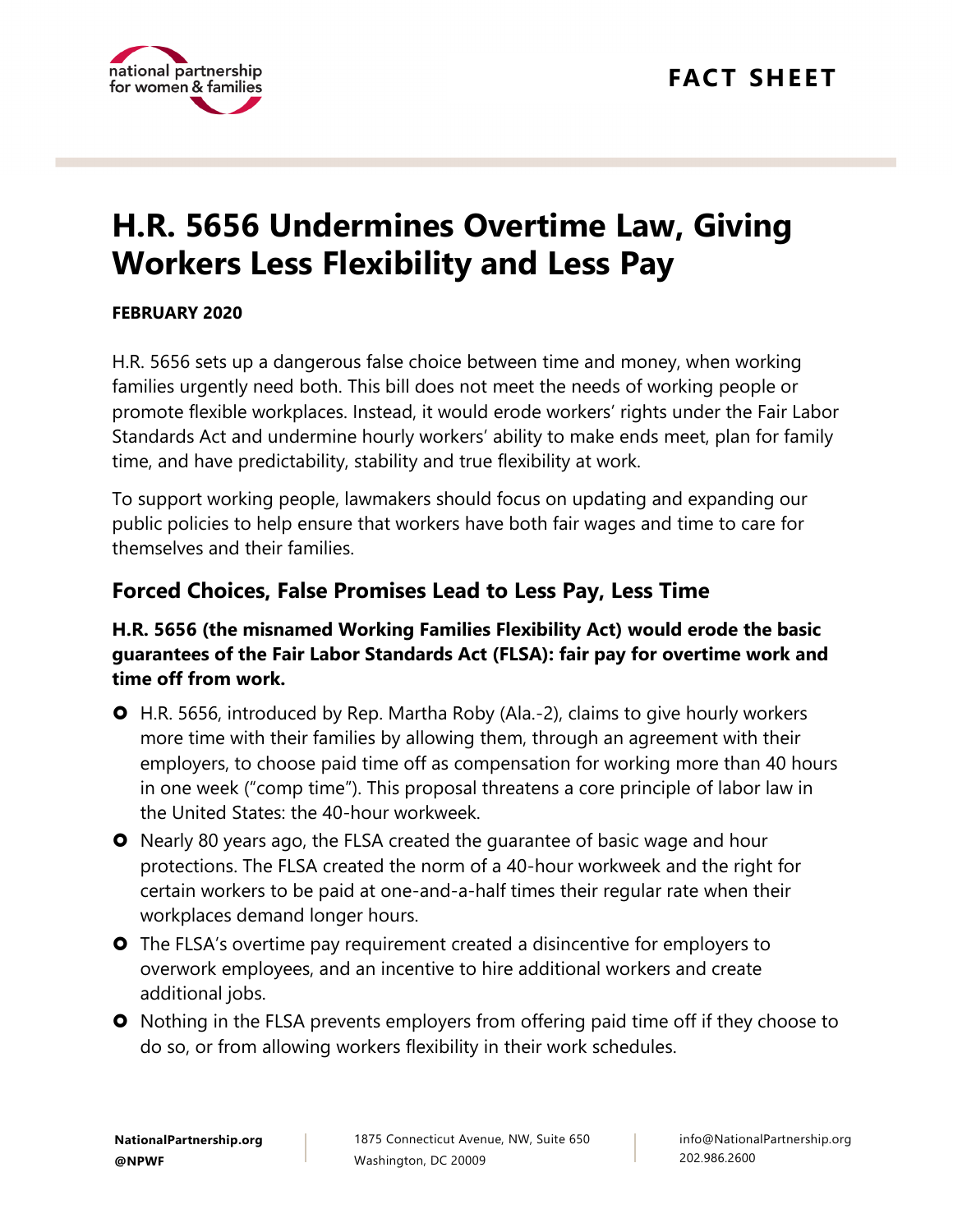**H.R. 5656 would mean a pay cut for workers without any guaranteed flexibility or time off.** If the proposal were adopted, workers would have less time, less money and less flexibility.

- **O** Employers would have significant financial incentives to assign overtime hours to workers who agree to accept comp time instead of overtime wages. This would make workers' schedules less predictable and mandatory overtime hours more common, harming workers' ability to secure child care, budget for basic expenses or pursue education or job training. It would also create financial turmoil for workers who depend on overtime pay to make ends meet. This proposal would especially harm Black women and Latinas, who are disproportionately represented in lower-wage jobs with unpredictable scheduling practices and disproportionately subject to unstable schedules, even compared to coworkers at the same employer.<sup>1</sup>
- **O** Workers who accrue comp time would not be quaranteed the opportunity to use it when they need it. This means that hardworking people who have banked comp time still wouldn't have the right to use it if their employers say "no" – even if they needed the time to attend a parent-teacher conference, help an aging parent relocate to a nursing home, care for a new baby or recover from their own serious illness.

## **The proposal includes inadequate worker protections in cases of employer misconduct or bankruptcy.**

- Employers would supposedly be prohibited from coercing, intimidating or threatening workers for the purpose of interfering with their right to request or decline to request comp time, but the only remedy provided – the right to sue in court – would be too costly, protracted and risky for a typical employee to pursue.
- **O** Employees would have no remedy for denied comp time requests other than asking to have the value of the time cashed out. Even then, employers would have 30 days to cash out the value of the wages earned through overtime work, despite workers' more immediate needs.
- **O** Workers whose employers go out of business or bankrupt would have no recourse to recover the value of banked time. For a typical hourly worker, 160 hours of lost comp time (the maximum allowed) would mean a loss of nearly \$2,600. $2$

# **The Wrong Approach for Working Families**

#### **H.R. 5656 would:**

**O** Substitute comp time for overtime pay by allowing employers to offer comp time in lieu of time-and-a-half pay to non-supervisory ("non-exempt") workers who work more than 40 hours in a week.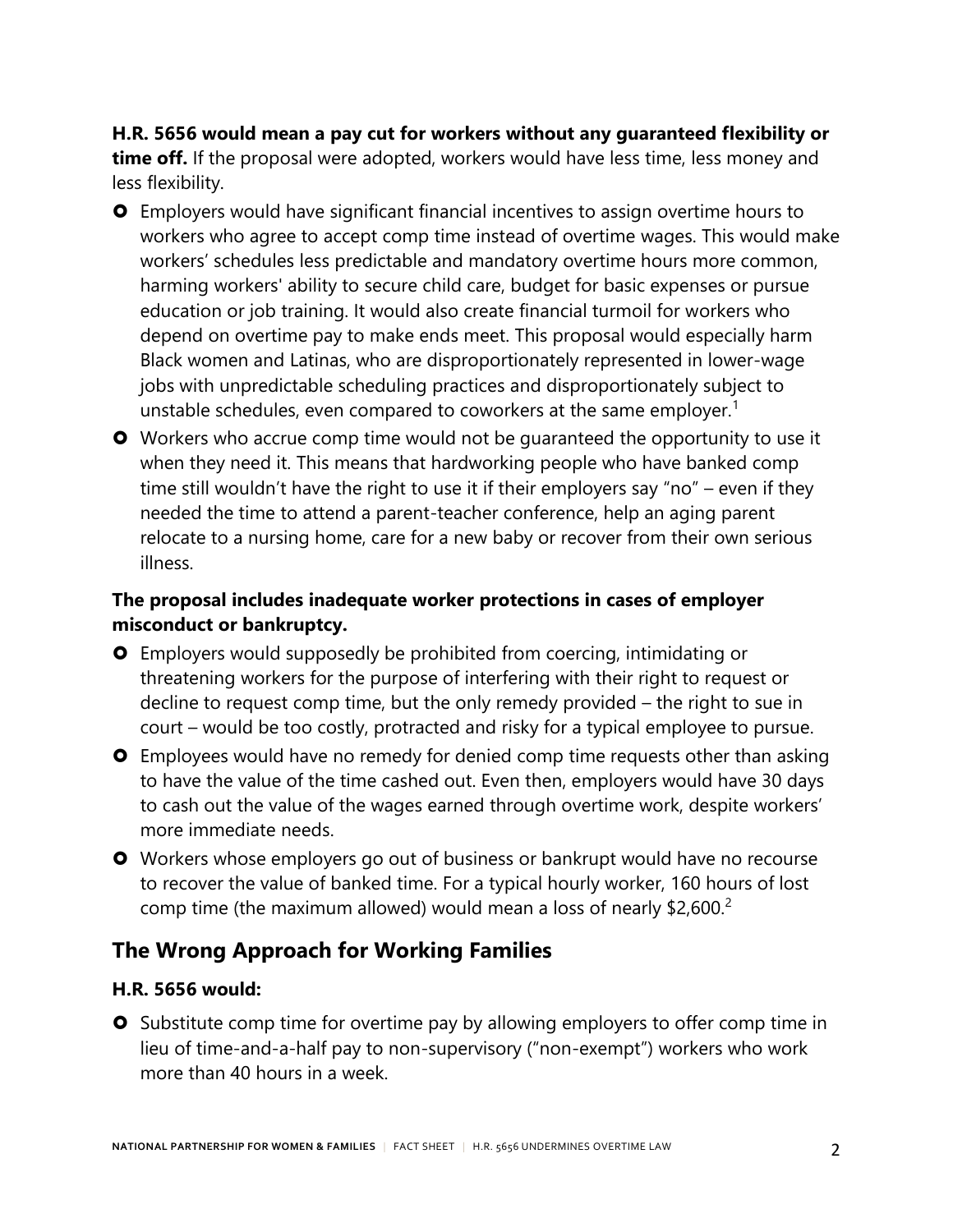- **O** Not guarantee any right of leave when it is needed. It would allow a worker to bank up to 160 hours of comp time, but without the guaranteed right to use that time when they need it, even in the case of a personal or family emergency. There would be no remedy for a worker whose request to use comp time is denied other than requesting a cash-out for the unused time.
- Jeopardize a worker's careful planning for time off for a parental leave or a major health event such as surgery by allowing employers to unilaterally decide to pay workers for any earned comp time that has been banked beyond 80 hours.
- Give employers up to 30 days to comply after workers request that their banked comp time be paid out in cash rather than time off.
- **O** Denies workers the right to more accessible agency means to vindicate their rights. Even though it would provide workers the right to sue if they are intimidated, threatened or coerced into requesting or not requesting a comp time agreement, it would not permit a worker to use more cost-effective administrative remedies through the U.S. Department of Labor (DOL).
- **O** Despite adding significant complexities to the FLSA, provide no additional funding to DOL for investigation, enforcement or education.

## **Real Solutions Provide Workers Fair Pay and More Time**

#### **Rather than forced choices and false promises, people need public policies that provide them with time to care for their own health and their families, wages that are fair and schedules that are predictable.**

Working people need policies that are available to everyone and reflect their needs, including by protecting workers' financial stability and enabling them to care for children, older relatives and other family members while being productive, responsible employees. These policies include:

- **Guaranteeing paid sick days** The Healthy Families Act (H.R. 1784/S. 840) would allow workers to earn up to seven paid sick days each year to recover from shortterm illness, to care for a sick family member or attend a child's health- or disabilityrelated school meeting, to seek routine medical care or to obtain assistance related to domestic violence, sexual assault or stalking. Workers at places of employment with fewer than 15 employees would earn seven unpaid, job-protected sick days.
- **Creating a paid family and medical leave insurance program** The Family And Medical Insurance Leave (FAMILY) Act (H.R. 1185/S. 463) would create a national paid leave insurance program, modeled on successful programs in California, New Jersey, Rhode Island, New York and Washington state. It would allow workers to earn a portion of their pay while they take time away from work to care for a new child;